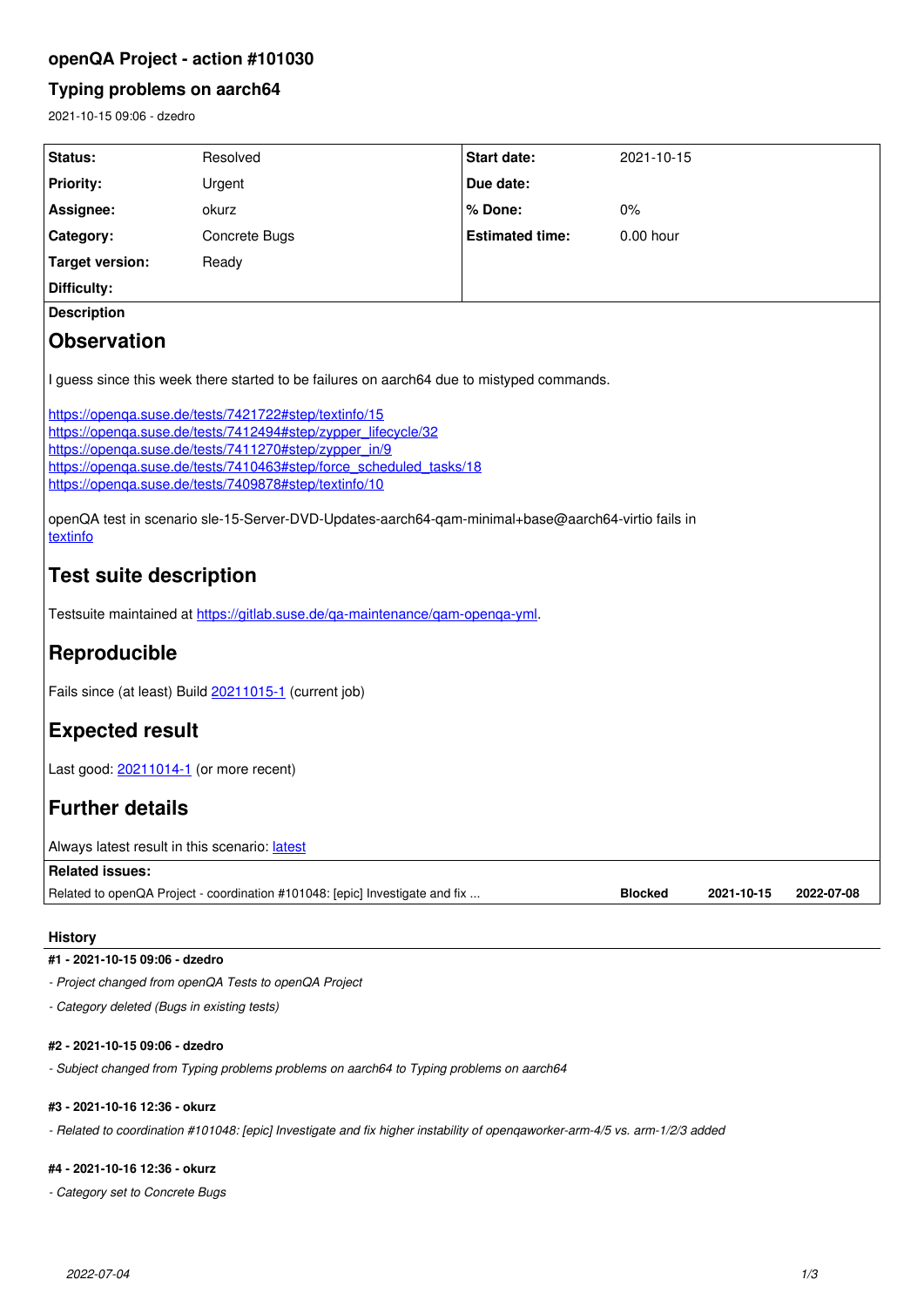#### *- Priority changed from Normal to Urgent*

*- Target version set to Ready*

Might be related to  $\#101048$  $\#101048$ 

#### **#5 - 2021-10-18 09:31 - cdywan**

Checking <https://openqa.suse.de/tests/7421722#step/textinfo/15>I see this:

```
# Test died: command 'rm textinfo' failed at /usr/lib/os-autoinst/testapi.pm line 950.
        testapi::_handle_script_run_ret(1, "rm textinfo", "quiet", undef, "timeout", 90, "fail_message", "") calle
d at /usr/lib/os-autoinst/testapi.pm line 988
```
So it seems the timeout of 90 seconds was exceeded i.e. assert\_script\_run('rm textinfo');. The same applies to [https://openqa.suse.de/tests/7411270#step/zypper\\_in/9](https://openqa.suse.de/tests/7411270#step/zypper_in/9) (testapi::assert\_script\_run("rpm -e x3270")).

[https://openqa.suse.de/tests/7410463#step/force\\_scheduled\\_tasks/18](https://openqa.suse.de/tests/7410463#step/force_scheduled_tasks/18) apparently stops here:

force\_scheduled\_tasks::settle\_load() called at sle/tests/console/force\_scheduled\_tasks.pm line 67

The last screenshot shows -bash: /deev/ttyAMA0: No such file or directory. It looks like there's an e too many.

### **#6 - 2021-10-18 09:56 - dzedro**

cdywan wrote:

Checking <https://openqa.suse.de/tests/7421722#step/textinfo/15>I see this:

```
# Test died: command 'rm textinfo' failed at /usr/lib/os-autoinst/testapi.pm line 950.
    testapi::_handle_script_run_ret(1, "rm textinfo", "quiet", undef, "timeout", 90, "fail_message", "") cal
led at /usr/lib/os-autoinst/testapi.pm line 988
```
So it seems the timeout of 90 seconds was exceeded i.e. assert\_script\_run('rm textinfo');. The same applies to [https://openqa.suse.de/tests/7411270#step/zypper\\_in/9](https://openqa.suse.de/tests/7411270#step/zypper_in/9) (testapi::assert\_script\_run("rpm -e x3270")).

Of course timeout exceeded when command was not typed properly -> mistyped. Yes, looks like failures are happening on openqaworker-arm-4/5

### **#7 - 2021-10-18 10:14 - cdywan**

dzedro wrote:

cdywan wrote:

Checking https://openga.suse.de/tests/7421722#step/textinfo/15 I see this:

```
# Test died: command 'rm textinfo' failed at /usr/lib/os-autoinst/testapi.pm line 950.
        testapi::_handle_script_run_ret(1, "rm textinfo", "quiet", undef, "timeout", 90, "fail_message", ""
) called at /usr/lib/os-autoinst/testapi.pm line 988
```
So it seems the timeout of 90 seconds was exceeded i.e. assert script run('rm textinfo');. The same applies to [https://openqa.suse.de/tests/7411270#step/zypper\\_in/9](https://openqa.suse.de/tests/7411270#step/zypper_in/9) (testapi::assert\_script\_run("rpm -e x3270")).

Of course timeout exceeded when command was not typed properly -> mistyped. Yes, looks like failures are happening on openqaworker-arm-4/5

Right, it says rrpm and textinffo respectively in the needles. It seems a bit odd to me, though, that it times out rather than an error from the zypper or bash. So I guess it times out before the command is finished.

#### **#8 - 2021-10-18 10:17 - nicksinger**

I'd rather try to solve [poo#101048](https://progress.opensuse.org/issues/101048) to see if it eases the situation here too

#### **#9 - 2021-10-21 09:14 - okurz**

- *Status changed from New to Blocked*
- *Assignee set to okurz*

### [#101048](https://progress.opensuse.org/issues/101048)